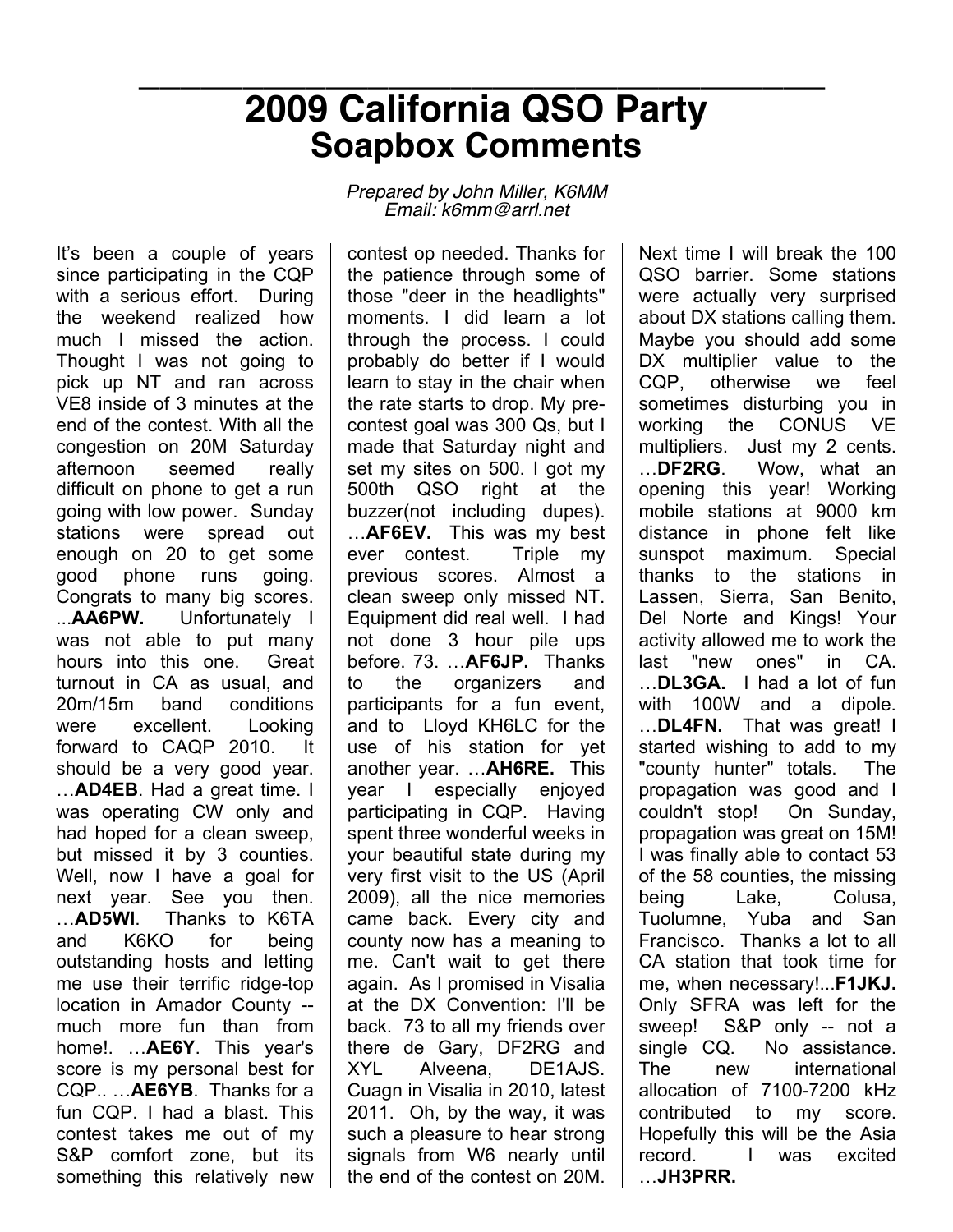W0BH was control-op only for one unlicensed Hesston College student (Ryan). The past number of years, the Hesston College ARC has enjoyed the CQP as a great way to practice for Sweepstakes. This weekend was a busy one for students and only one of the groups made it on the air the last hour. Ryan, an Air Traffic Control student at Hesston College, had never made an amateur radio contact before. He started out looking for stations on 20m and learned how to log. When he finished sweeping the band on Sunday afternoon, Ryan also got a taste of a pileup as I introduced him to running for the last 15 minutes. He commented afterwards that he was sorry he hadn't come out sooner! Thanks to everyone for their patience. …**K0HC.**  Thanks for all the work in putting on the CA QSO Party, again...It's so nice to be able to "Call Home" (having grown up in San Bernardino). It was a great party from this end. See you all next year, and maybe I'll have a better score too! …**K0LDS.** The premier State QSO Party. Excellent! I completed the sweep at 21:39z Saturday with TUOL. Ended up close to 800 Q's. I consider the CQP to be the kick-off to the contest season. Hope this is an indication of things to come as this was my best CQP yet. TNX to all the CA stations and especially K6AQL, N6O, W6YX for lots of activity and fun. …**K0OU.**  Although this wasn't a full-time effort for me, this is my best score in the CaQP to date. At times 15 meters had signals booming into MN. I got too tired to spend much time on 160 meters but did manage to work a few stations. Too bad there wasn't a 10M opening into our area. I am not certain where the mobile stations were hiding! I did not hear many of them this year. …**K0RC.**  Heavy participation, great operators, and fairly good conditions = lots of fun. …**K1BV.** This is always a fun contest with lots of activity. I missed MARP and BUTT. Thanks for all the Q's. …**K1ZZI.** Unfortunately, various activities conspired to permit me only about 90 minutes to operate this year, but as always I had a good time. Thanks to all the operators who took the time to pull me out of the mud. …**K2DBK.** This past weekend I didn't think I'd be doing any contesting, but as things ended up, I had the afternoon and early evening free on Saturday and the California QSO Party was in full swing, so I started making contacts. I ended up making about 120 contacts on Saturday. On Sunday before the football games began I made more contacts and ended up with 186 total contacts. There are 58 counties in California and I was able to make contact with 55 of them. This QSO Party was tremendous fun and the ops were fantastic. I'll definitely try and catch this QSO Party next year.. Kenwood TS-2000 w/ 100w to G5RV. …**K2DSL.** Nice to see good openings on 15M. Lots of EU on 15 and 20. Best personal score and broke my previous county record but what great competition.

Maybe it's time to learn to SO2R. As always, thanks to Brad, K6IDX, for use of his fine station. Used new radio that was delivered by UPS Friday afternoon and after some work had perfect equipment weekend!!! Murphy finally stayed away. that was delivered by UPS Friday afternoon and after some work had perfect equipment weekend!!! Murphy finally stayed away. And... thanks to all for the QSOs. …**K2RD (at K6IDX).** This is the "King" of QSO parties!. …**K2XE.** TS850 TO WINDOM AT 45 FEET, ALS 600 Had a non-contester ham friend (K8SV) and his wife visiting for the weekend, so I had him S&Ping (mostly Sing) on phone, while I spent some time on CW. Nice to have 15M open up on Sunday afternoon after Rick left. With 15 minutes to go I was still missing LAKE and was pretty much consigned to being one short when I took one more sweep on 20 CW for new calls. Answered N6ZFO and was so surprised when he sent LAKE that I mucked up the N1MM log entry and had to get a repeat. …**K3TN.** Pretty good conditions. Good activity. Glad for good openings on 15M. 80 and 160 were pretty noisy and only W6YI could copy me well enough on 160M to get the number. Several other CA stations were loud there. …**K4BAI** . My first contest!. Didn't have much time available but I still enjoyed it. Nice job and great web site. …**K5STZ.** Always fun -- just forgot CaQP was this weekend! But got a couple of hours in. …**K5WAF**.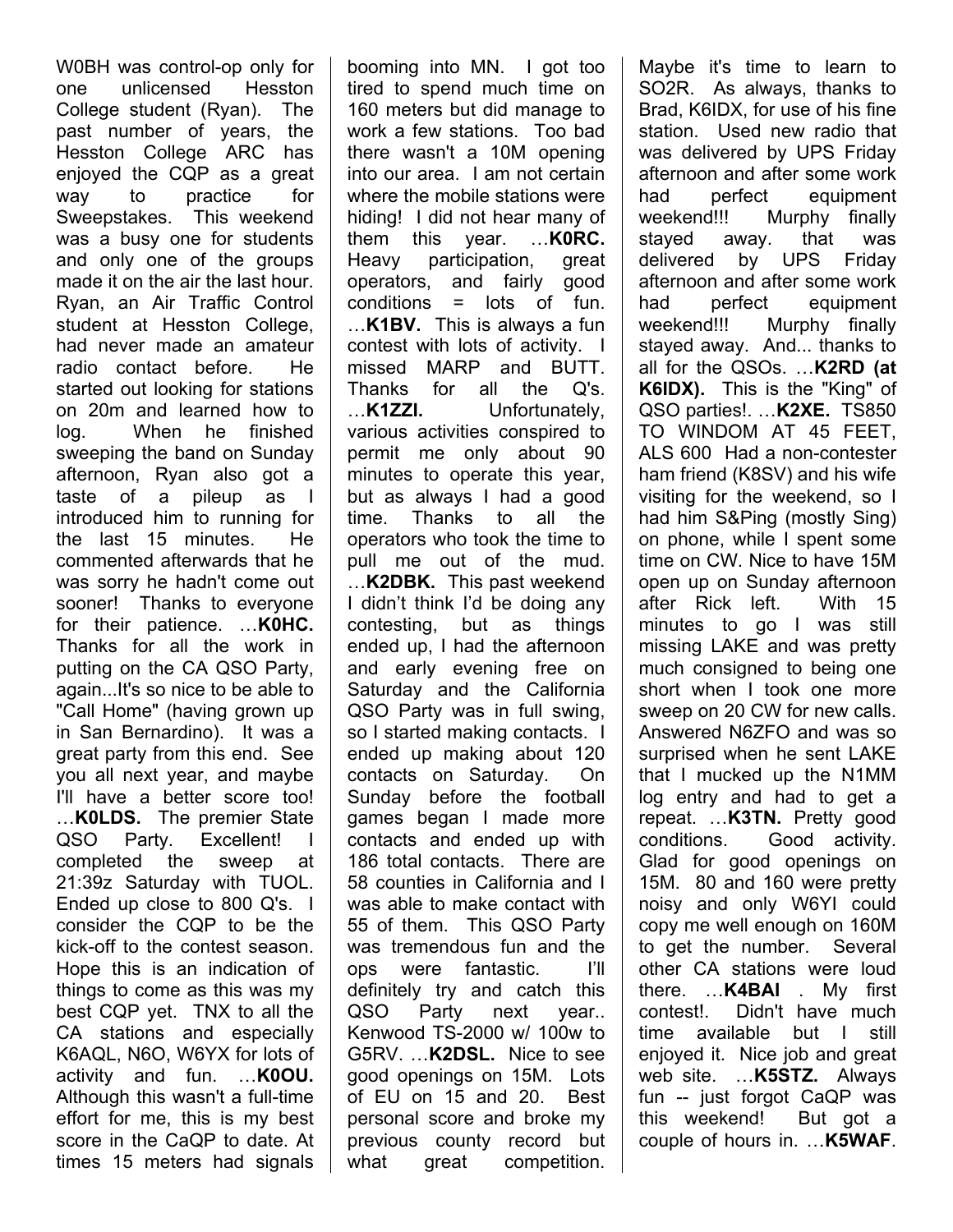I operated from my VW mobile parked at the beach. Next year I plan to put more time into the contest. Lots of fun. …**K6ACJ.** Best conditions in years. 15M was on again off again both days. But several EU stations called in much to my surprise. 40 was great from about 5 til 8 Sat. Thanks to all for the moves and to all you NCCC guys for pulling me out of the noise on 15 and 20. And to VE8EV for showing up with 15 min to go for the sweep. Congrats to all the many SDIE boys (and girls) who came out and to our secret weapon, N6MJ for an incredible finish from W6YI. …**K6AM.** This was fun! I almost fell out of my chair when I was called by OK1CF while calling "CQP" on Sunday morning on 20CW. …**K6CSL.** Very limited time available this year. Had a very nice run of EU stations on 20. Being a fresh call on Sunday produced a nice rate for a while. Thanks for the Q's. …**K6CTA.** We had a good time, but would it have been better with the KL7 and the YT. Propagation could have been better. …**K6DW.** Made lots of spots per my usual operating style. Mostly Hunt-N-Pounce but did a few minutes of running on SSB. Running is just not my style or interest. Last Mult was NT (VE8EV) in the last 20m of the activity. I usually try for the sweep but missed several mults; RI, KY, ID, IA, ND. Some PC-to-Rig interface issues. Lost ability to read/set Frequency so that makes sending spots difficult. Later, after reboot and futzing around with the WriteLog menus and set up, I got it back. Keyer (Winkeyer USB) sometimes failed... could not adjust speed with the front panel knob and things slowed down to about 15 WPM. Later that mysteriously fixed itself (maybe it was the PC reboot that did it). Maybe its time to swap in the K2 rig and interface it to the ICOM little amp. Could be a Winter-time project. My son has been bugging me to get a modern PC or laptop. Have one coming for the XYL this month so will have a chance to evaluate it for radio use (Vista OS) if she will let me touch it! (she has been suffering with a pretty old Window 2000 ME OS for a long time.) Sunday morning is church time. I get on for about 30-minutes before going out the door. Return for a few operating hours in the afternoon. …**K6III.** Great job every year with this contest, kudos to all that help organize this. It's usually one of the best overall times I have every year. I usually travel to Plumas, but family kept me close to home this year. …**K6JS.** That was fun. And without 10 meters too. No frequency fights, no pig farmers, no Murphy during the contest - he did visit before and after. There was always enough activity to find a place to get a little run going, CW & phone. My best run was on 40 CW from 0029Z - 0123Z with 116 QSOs followed by 176 on 40 phone, 0128Z - 0227Z. I guess it took me 6 minutes to find the right 40 phone frequency. 40 opened early and long. I don't remember ever having runs like that from home, especially on 40 meters. There were a lot of

ESP QSOs on 15 meters, followed by really loud QSOs. The propagation was very in and out. Fortunately, it was more in for a while Sunday morning, which kept the band/mode skipping paying off with decent rate. I lost an amp before the contest, so the 2nd radio was barefoot. The remaining amp shut down twice during the contest, letting me twice suffer the longest 3 minutes in ham radio, but otherwise kept putting out the power. I noticed during the contest that my email was frozen. When I took my sleep break I decided not to check my email, so I didn't reboot the computer. When the contest ended and I rebooted, Windows wouldn't come up. Fortunately, I had done a full backup Friday night, and, fortunately, I was able to boot to Safe Mode and get my CQP log file on a thumb drive, so after a few hours I was back in business. If I had rebooted earlier, I wouldn't have gotten any sleep. …**K6LA.** Weatherwise, this was our worst year ever. The wind is always an issue, but a front went through Saturday afternoon, causing constant 45 MPH winds, with 65 MPH gusts. Our little tower trailer was not built to withstand that, so we cranked the tower down. Very early Sunday morning, the reflector on the 2 el 40M yagi turned and began hitting various elements on the tribander, causing receive noise and the amp to kick off if we happened to be transmitting. We finally gave up at about 20Z. We apologize to those we just couldn't pull through the QRM, QRN, wind, and noise.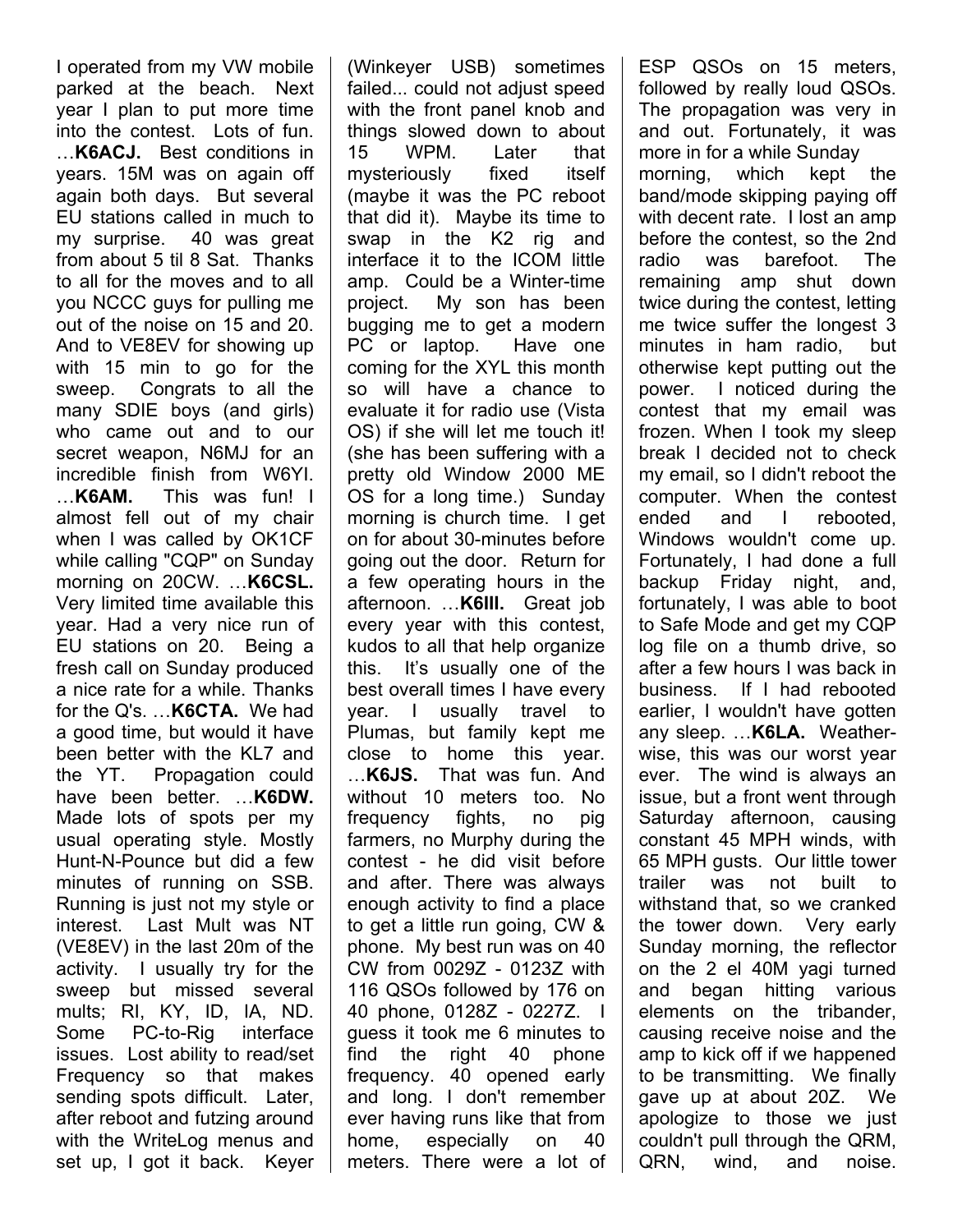Thanks to all the great ops and NCCC for making this a wonderful contest!...**K6QK.** With the exception of 10 meters, conditions were excellent. Many more DX Q's this year, especially EU. Biggest thrill was contacting VE8EV (NT) for the sweep fifteen minutes before the end of the contest….**K6RIM.** I was on my way to my best score ever, but a scheduling conflict kept me away from the shack from 4:30 to 8:30 local time. That--and a few hours of sleep--cost me 2:32 of time. Ah well. Fun as always and the DX participation seemed to be up this year. It was great to see 15 M open. I was called by EU stations on 15. …**K6SRZ.** This was my first serious attempt at participating in the Cal QSO Party encouraged by one of my oldest friends and former CAQP Chairman Kevin K6TD. Thank you Kev!!! I had a ton of fun despite inadequate antennas and band conditions that seemed to want to make you work DX rather than the US! This was also my first Phone/CW contest using my new radio - the Flex Radio 5000. What a radio! It performed flawlessly and the receiver with brick wall filters was unbelievable in handling strong local signals yet still getting the wanted signal clear and out of the QRM. My hats off to Gerald Youngblood and his team at Flex Radio - they have made a world beater. I'll be back next year with better antennas and maybe more power. Thanks to all at CQP for putting this together for (yet!) another year. Also to my wife whose enthusiasm for QSO milestones was as great as mine! …**K6TU.** With 2 ruptured disks in my neck this was tough. 10 minutes on; 20 minutes of icing. …**K6UM.** My first CQP and I really enjoyed it! I was using a low random wire, so I'm sure my 100 watts had an ERP considerably less than that. My thanks to those operators who worked with me and patiently dug my weak signal out of the mud. …**K6VAR.** CQP for me this year was laid back in conjunction with a minivacation to the Monterey Bay area. Did swing into San Benito County on the way back and made some /M Q's coming and going. …**K6VVA.** Great CW activity this year. QSOs were boosted by 125 EU contacts mostly on 20 (the four on 15 were surprisingly loud, though). Mid-day Sunday, an F6 came through at S9+20 on 15, so I moved that radio to 10 meters and CQ'd for ten minutes - no luck, but maybe few people were checking the band. Only got five locals on ground wave all weekend, despite going to 10 for the first ten minutes of every clock hour during the mid-day Saturday and Sunday. Contrasting the EU contacts, I only had six JAs and 19 Oceania Qs. 1530 US and 125 VEs. Finally broke 300K on CW, but not with enough margin to survive log check. Something to look forward to next year. Thanks to N6TV for "motivating" me all weekend. It will come down to the cleanest log between us. There were some dead periods where one is reminded about phone to keep the interest up. Thanks to all for

the Qs, especially the casual ops with single-digit serial numbers. …**K6YT.** Another very fun CQP. We decided to forgo our usual expedition to Fossil Falls this year in favor of another location in Inyo County. Kurt, W6PH usually operates from his QTH in Lone Pine but this year he offered to let us use his cabin in the Alabama Hills on the west side of Lone Pine directly under Mount Whitney. Not wanting to let US a have all the fun, he decided to join our small group at the cabin this year. We decided to make an effort to win the Multi-Multi County Expedition category this year. Reviewing the past several years results (we were third the past three years) and looking at anticipated solar conditions, we decided on a goal of 280K points. We were shooting for 1000 QSOs on both modes and a sweep of all 58 Mults. We were very pleased to have met most of our goals by 7am Sunday morning but we managed to miss NT for the third year in a row. We made an effort to find NT on 20M SSB in the last few hours of the contest but we couldn't find them and they didn't find us. When we got home we checked DX Summit only to see VE8EV had been spotted a mere 20 KHz from where we were CQing on 20M SSB. Oh well, there's always next year. Our set up consisted of two full time stations and a third part time station. We used a Cushcraft A3 and a Cushcraft 40-2CD on two AB-577 military surplus masts and another Cushcraft A3 on a 33 ft. homebrew tower trailer. On 80M and 160M we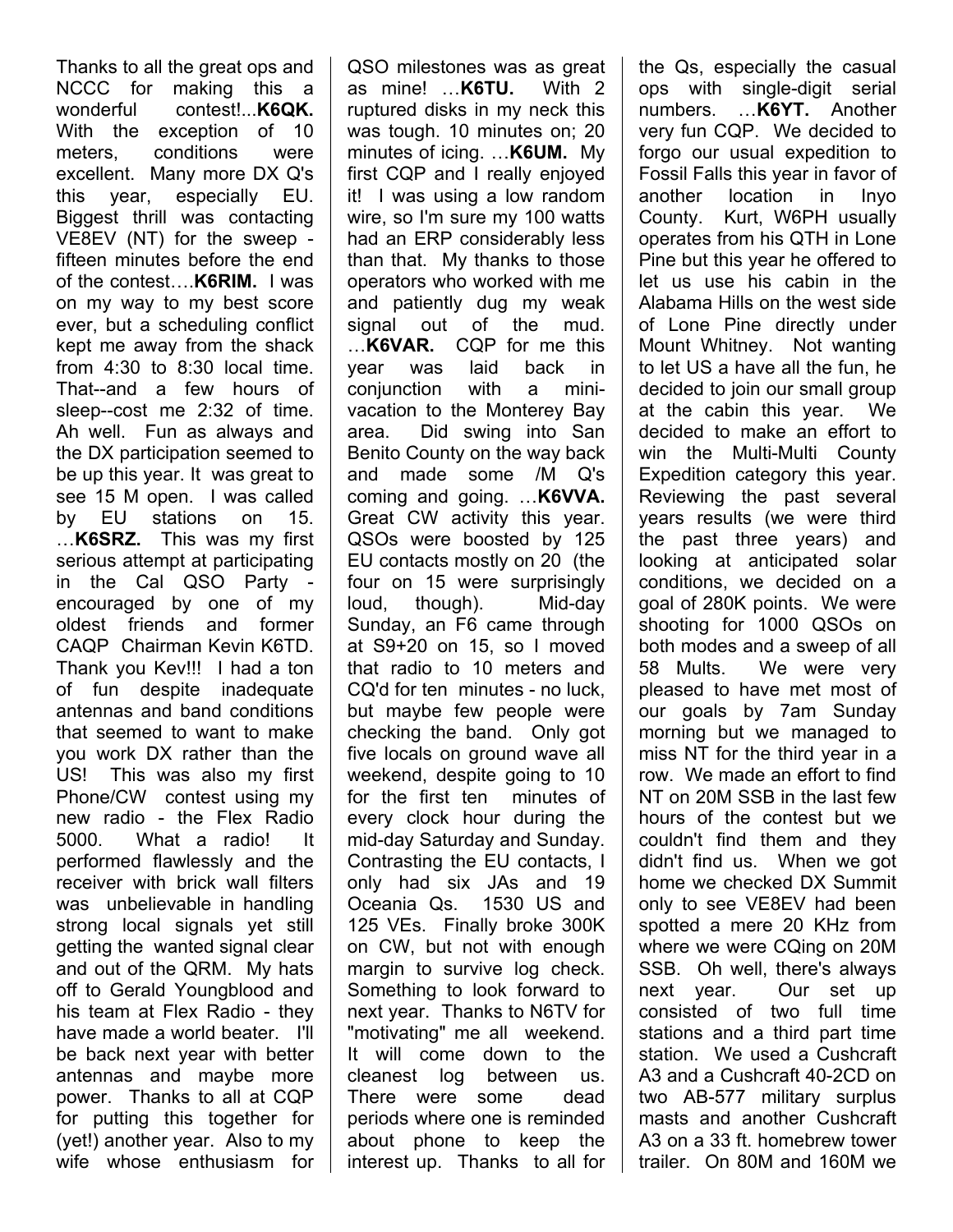had verticals and a few wire antennas to choose from. The rigs were a TS-930 driving an SB-200 to about 400 Watts, an FT-2000 driving an LK-500 to about 700 Watts and a 756PROIII driving an FL-2000 to about 600 Watts. Logging was done with a wireless network using Milog logging software. We had a few equipment problems but nothing too drastic. We had to take down one of the A3's in the middle of the contest to fix a loose connection, one of the amps gave out on 15M and we had some software glitches to deal with. Overall we ended up having one station on for about 27 hours, and the other two on for an average of about 20 hours each. We started out with 4 Ops but ended with 3 when one person had to depart early Sunday morning. It was an enjoyable experience even with the cold, wind and multiple earth quakes to keep things interesting. The cabin doesn't have heat and one station was out on the porch with no protection from the elements. In hindsight a propane heater would have been a real asset. We were logging with one hand while holding the other over the amp to stay warm. Can we do this again next weekend! Thanks to the NCCC for sponsoring a great contest and especially to the Non-Californians who put a lot of effort into working us CA stations. 73, Bob. …**K6ZZ (for K6Z).** Decided to try CQPWIN11.0 this year. Took a few tries to get it all set up, and never did get WinKey going. Nice program. Great activity level, but I missed having an 80 meter antenna. Thanks for another great CQP. …**K7HBN.** A very enjoyable outing, especially for a guy who has become used to pointing antennas to the Northeast! I was able to work only the loud ones on 20 meters, and the time window for loud ones seemed fairly brief, with no other daytime band to fall back on. Happy to work all but three counties: Missed KING (heard a W0 portable calling and calling on 20 SSB and being answered by everyone except westerners). Missed MARP, nothing heard. Missed NAPA (was it the grape juice?) Many thanks to NCCC for sponsoring this grand event! …**K7IA.** As always, the premier QSO party. TNX for all the stations on the air. I really enjoyed it, even if I can't win my state, since I'm from MI and so is W8MJ. 'Nuff said. Good goin', Ken. … **K8GT.** Missed Glen, Kern, SFra, Yuba. Nice to see 15 meters working for a change. It was good at times, spotty at others. At one point around 17Z on Sunday Sonoma county was moderately loud, but the guys in the Bay area were just above ESP levels. …**K8MR.** This is my first time participating in this contest. I found it to be a lot of fun and am looking forward to next year. ..**KA2OUO.** The ultimate State QSO Party and CQP is second to none. Thank you for a lot of ham radio fun! My 10 minute rate meter broke 65 that is a first for my station. …**KA3DRR.** Awesome QSO Party.. It's nice to see one that is more than a few hours long. Operating conditions here are IC-735 bought for \$50, heath

kit sb200 rescued from chicken banders for free, and home brew wire antennas: 20m dipole, 40m vertical GP and G5RV.. Many loud stations from you guys on the west coast and the extra power felt real good, but still a real challenge to work through all those loud stations between here and there.. I tried to get a run going when i could but only got responses one at a time. The nice part of that being the few times I did get someone to answer my CQ it was usually a MULT!! Thanks for the fun, and see you next year. …**KB1NRB.** I operated QRP portable battery power with a wire antenna. Only my second contest entry… great fun and thanks. …**KC0JBU.** This is my first QSO Party. …**KC4EEA.** Worked all I could hear.. …**KC4EZN.** I logged 17 contacts in the recent CQP. It was my first contest, first time logging with new software. …**KD4DRN.** Worked hard to get a clean county sweep, but missed 9. With all the AZ ops going to Imperial, I can't believe I didn't get it! Too close to CA to be effective on 20m and up. Had great fun. …**KE7DX.** Thank you for the opportunity to participate in my first contest. …**KI6RUW.** I enjoyed operating this contest. I didn't get to operate much on Sunday, but propagation on Saturday was good enough that Saturday was extremely rewarding. Due to the nature of a QSO party, it was a great chance to practice S&P, both on CW and SSB (the young voice helps a lot in busting a pileup). I operated 50 watts about the entire time, although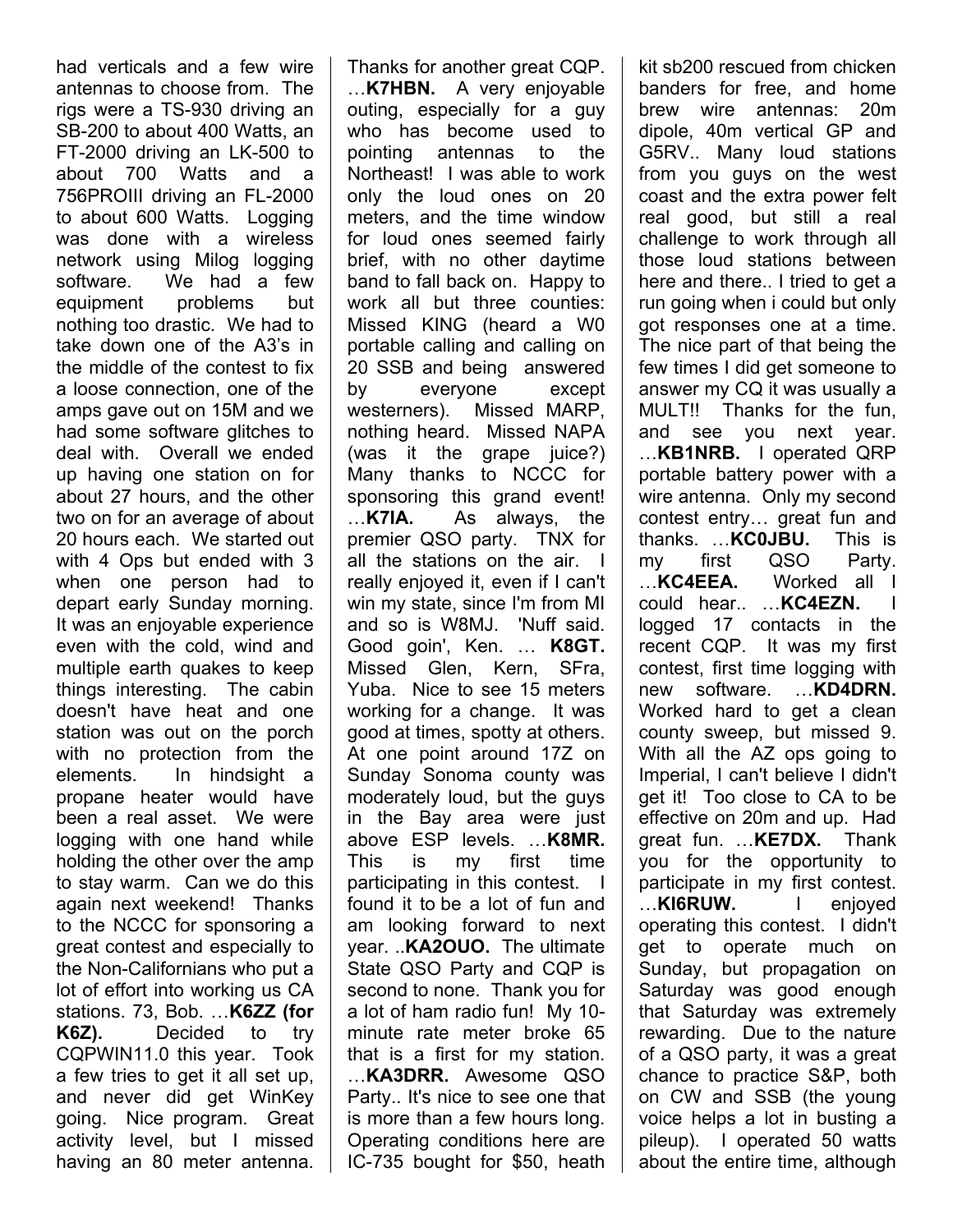near the beginning I stayed around 20W in CW. Nice QSO party, and I can't wait for the next one to come around. …**KJ4HYG (14 years old).** I am a fairly new Ham and this is my first attempt at contesting. …**KJ6AZV.** That was fun!! Had my best score ever and enjoyed the many DX calls. It was nice to finally work VY1MB for the sweep on Sunday morning. Both 40 and 20 had plenty of activity and managed a few contacts in the Oceania Contest on 40M in the late evening. Thanks to all that gave me a call. …**KJ6RA.** Got on for a short time to give out an SC mult, which got me a few thanks from the CA guys. Definitely a top notch QSO Party. …**KN4QD.** It was a fun contest as always - was able to work more stations on 20M than I thought in the morning before the band went too long, I actually was able to get the R7000 (not designed for 80M) to work enough through a tuner on 80M to make 37 contacts. Thanks to the NCCC for sponsoring the contest and to all the CA stations for the QSOs. … **KS7S.** This was my first Single OP CQP, and I had a blast. I took the night off to get some sleep and give my voice a rest. Saturday was very good on 20M but Sunday was really great on 15M for a while. Got a clean sweep on Saturday night, my last State to get was NV. My biggest surprise was being called by 5X1DF (Uganda) and a 4Z1 (Israel) station during the contest. Lots of European stations called me both Saturday and Sunday. So it was nice to see the bands in better shape. Since I am from Belgium (ON4CAT), it was great to work many of my European friends. …**KT6YL.** Had 57 w/o the use of packet and then decided to use it to look for the elusive SFRA mult...never found it or saw it spotted. 80m Q's were made with 40m antenna...congrats to those good ears. …**KU5B.** This was really lot of fun from Virginia. I did it all with one 43 foot vertical and was pleasantly surprised about 15 meters. TU. …**KX4O.** Part time effort but always looking to get a sweep of the 58 counties in shortest possible time. Well didn't make again this year. Maybe have I had gone to CW for the times I had to spend on the bands. Good activity from here in the "heart of Dixie". TNX for the Q's from a low power effort. …**KY5R.** This is the first time I have seriously competed in the QSO party, and I had a great time! **N0RPI.** Three counties short of working them all. …**N0UNL.** This year I thought I would finally work all counties. Close - not there yet. Maybe next year. However, not bad for only 6 hrs of operation. …**N1LN.** Part-time effort. All counties worked by early evening first day. Kudos to the organizers of the CQP for a job well done. …**N2MM.** Ton of Fun. Think there will be some new records this year. …**N4ZQ.** It was a joy to get a sweep after several dry years. VE8 called in during the first hour (thank you!) and in short order I was missing only ID and NV. My first hour was good at more than 140 Qs but things slowed down pretty quickly.

Conditions were strangely in and out and I also found some DX stations to have towering signals while many stateside were beyond my grasp in the noise. As much as I pushed myself to be where the rate was good, after 12 hours I was struggling to maintain 100Q/hour. So it was a shock on the low bands to discover how far behind the leaders I was. C'est la vie. 40 SSB was pretty good though I was working mightily to pull stations out of the crud. At 03Z, almost to the minute, the band was suddenly quiet, as though the murky water of the band had dropped all its silt and I could see all the way to the band floor. My experience on Sunday morning with 15 meters was not as good as some commented. Many, many CQs went unanswered and I needed to keep QSYing. Yet I also worked a few EU stations on 15. Curious. Congratulations to N6MJ for his fine piloting of W6YI, and to the other big 300k plus scores. It's a pleasure to put you gents in the log. …**N6AN (at W6UE).** 

Sierra County is at 5200' elevation For pictures of the expedition, and HFTA analysis of the site, see: http://public.fotki.com/N6DE/cq p/cqp2009/ Major thanks to the West Valley ARA for the use of their tower trailer. It looks like this score will set a new overall S/O Expedition record, as well as a new S/O Sierra County record. What a fun CQP this was! Last year, some stations missed Sierra County for the sweep, despite W6OAT/M doing a great job covering the county, and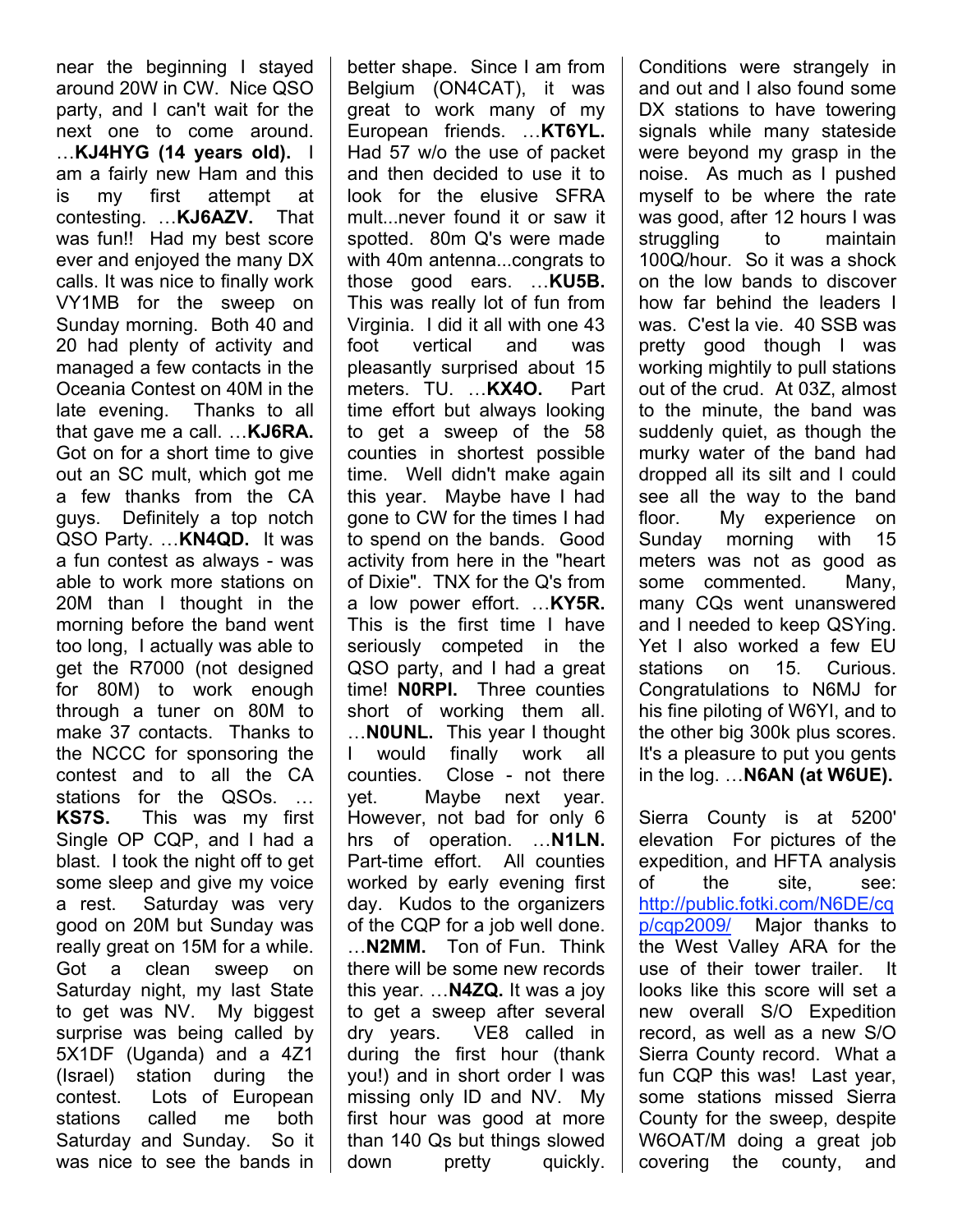W6DSG and N5RA/6 passing out the mult to some grateful stations. Sierra looked like it needed some help, so I decided to go there this year. I had gone to Sierra in 2002 with K6ENT, K6III, and KQ6LQ, and I could have operated from this location again, but I wanted to explore the county for any other possibilities. I got some great ideas from N6YEU, K6ST, and KX7M. I also spent several hours panning the county in Google Earth, and took a day to drive to a few locations. I found a ridge top clearing at 5200' elevation near Downieville, and my HFTA analysis showed that it would be a killer site at low takeoff angles. To the U.S. and Europe, the terrain drops off 1600' at 4000' out from the site. The clearing is about 125' wide by 200' long, surrounded by tall trees. It's a remote location on USFS land in the Tahoe National Forest, yet required only two miles of dirt road driving. The other 224 miles from home were on paved roads. I arrived on Tuesday evening before the contest and stayed until the following Monday evening. Setup and teardown take longer when doing everything by yourself. Both CQP practices were valuable to me. I had the tribander and 80m CW antenna up for Thursday's practice. Thanks to N6ML and K6VVA for helping me with my K3 audio settings. Things seemed to be going well until Friday. Just before darkness, I finished the 40m and 75m antennas. I checked SWR on the 75m antenna and found it resonant at 4MHz! So I ran outside (now dark) with my headlamp, cut two pieces of additional wire, lowered the antenna, lengthened each end, hauled it back up, and rushed back to the tent for the start of the practice! The antenna SWR was good enough in the 3800 range, and that's where it stayed the rest of the weekend! The start of the practice on 40m was terrible for me. I could barely hear anyone. Then I went to 80m and had no problems. K4BAI called in on 80m CW and told me that he was calling me on 40m. This was worrisome because I should have no trouble at all hearing John's big signal on 40m. On the 3610kHz net afterwards, guys reported loads of QSOs on 40m. I went back to 40m to listen for stations and still couldn't hear much. The S meter was at S9+, but I figured that was just typical 40m. It wasn't until I went to a dead 20m band that I realized the problem... NOISE!!! I was horrified to find an S5 noise level on what should have been a stone quiet 20m. And S3 on 15m. How could there possibly be noise at such a remote location? Was there an RFI source in my tent, or was the generator causing it? I used the same equipment last year and didn't have this problem. And so the frantic experiments began... I moved the generator several times, up to 150 feet away from my tent (250 feet away from my tribander and 40m wire), with mediocre results. Then I turned off everything in the shack except the K3 and my Astron 35A regulated power supply. S2 on 20m. Must be

the generator? Turn on ACOM 1010 amplifier: level increases an S unit! Plug in the battery charger for my Levono Thinkpad laptop (with the laptop still off): level increases to S5! That's when I dug out the #31 2.4" OD toroids and the big clamp-ons from the NCCC group buy a few years ago... thank God I brought a few of them with me! I attached two big clamp-ons around the power extension cable, two loops of the coaxial feedline through 6 of the 2.4" toroids, and whatever else I had left on the laptop battery charger. All this suppressed the noise to reasonable levels (but still non-zero levels). At least this got me back in the game. What a relief. At this point, it was 1am and I went to sleep, having skipped dinner. Saturday morning, I was in a much better mood, and ready to rock. What an amazing contest! Awesome activity and loads of fun! 80m CW on Saturday night was like 20m! And what a welcome sight the 15m opening was on Sunday. I missed VY1 for the sweep. Thanks to AL1G for my only AK contact. Saturday and Sunday nights were frigid. I operated inside a sleeping bag from my chest to my feet! It started to snow at 1pm Sunday, and lightly snowed on and off during the day. A USFS ranger visited for a few minutes on Thursday. Some motorcycle riders arrived in the first hour of the contest on Saturday, but didn't stay. Although I saw a few 20 gauge shells on the ground, and heard some gunshots in the background when setting up antennas, I was surprised that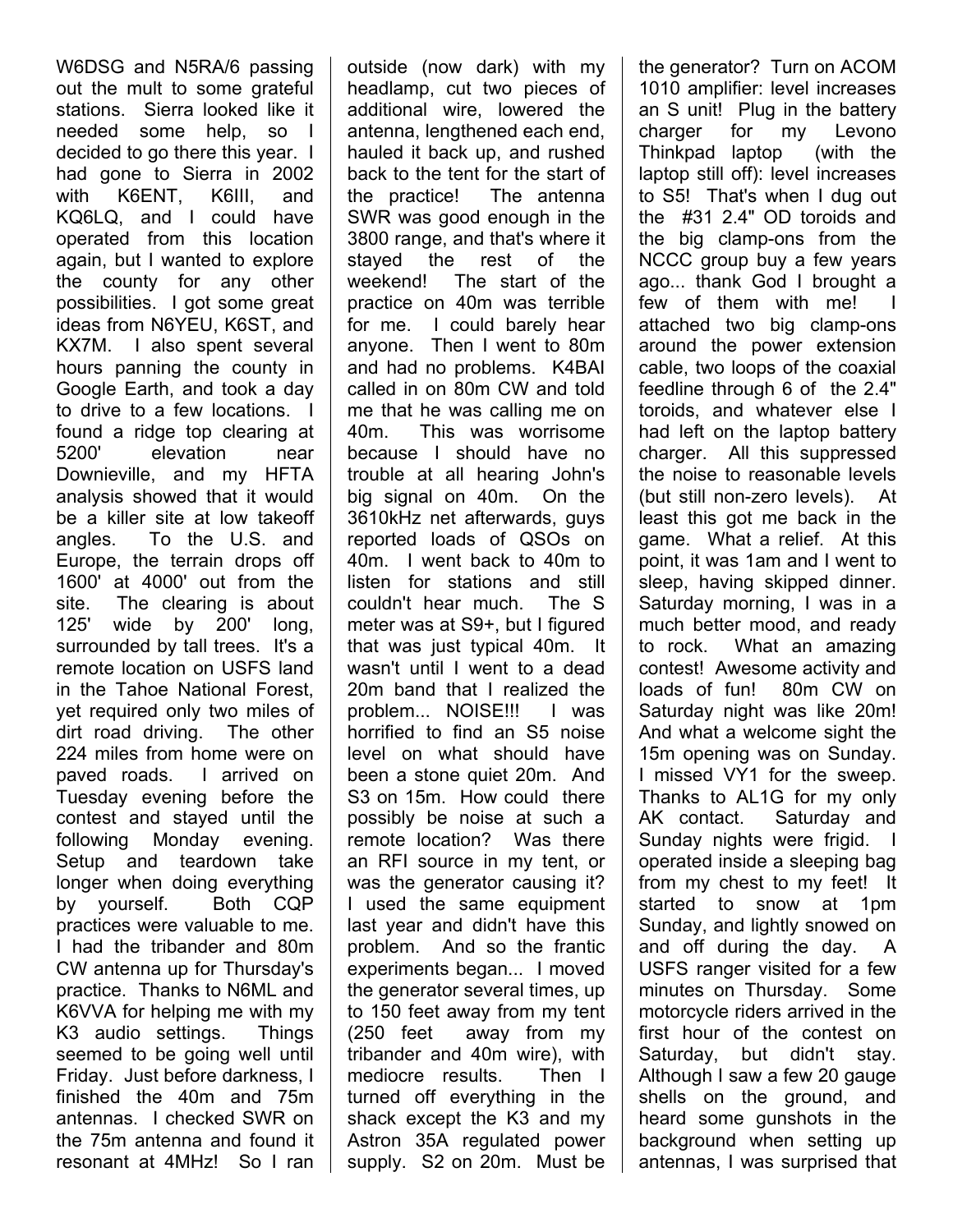I didn't see any deer hunters at the site. Thanks to everyone for the QSOs and your participation in CQP! What a blast it was. Hats off to all the expedition stations that braved high winds, snow, and cold weather to activate rare counties. Anyone interested in joining me from this site next year for a M/M? …**N6DE.** Another fun year in the books! My biggest worry going into this contest was that I had not participated in a contest for almost 11 months so the rust was going to be an issue. I know most of the top competitors in this contest probably average around 6-8 major contests a year so that had me worried but I just had bigger priorities this year so my lack of practice was what it was, no excuses. I got off to a bit of a sluggish start but found my rhythm by about hour #3 and then I was off to the races. The real bright point was getting the sweep early this year (I remember that last year nobody got it until Sunday morning) and I narrowly missed W6TK's record by 6 minutes!!!! 4 hours 30 mins for me (20:30z). I heard a rumor that somebody might have the record beat this year so apparently there was good coverage of activity by all 58 mults this year right from the start. No smoke signals to VY1 needed ;-) Another weird anomaly was that I had many EUs calling in on Saturday during the early 15m opening and some of them were louder than the average east coaster. Bring On Those Sunspots! Generally, there was good participation from EU this year. Only 1 African logged and a small handful of Oceania and SA. 160 also proved exciting working many on the East coast and KH6 all at the same time, wish there were more guys on this band to make us another quick feeding frenzy when we band change. Lots of good competition from the usual suspects this year, kept me going and going as we all flip flopped our QSO numbers for 2nd place. W6YI (N6MJ) still made us all look bad. I have to wonder who called SD-Electric to have their power shut off on Sunday, will be a conspiracy theory for some time to come. Jim, Dan, has anybody called the Associated Press to claim responsibility yet? Maybe it was the pig farmers!!!! ;-) Enjoyable as always which is what keeps me coming back to the K6NA ranch year after year for good stories, good rates, and good hospitality. See you all again next year and pray for 10m! …**N6ED (for K6NA).** In spite of less than optimal propagation, my favorite contest again exceeded my wildest expectations. I was not able to operate the full 24 hours, but 19 hours of "organized" bedlam was enough! There was no paucity of stations calling me from instate, out-of-state and DX. A few times I even stopped my "run" to chat with old friends. Mr. Murphy was not able to rankle my aging transceiver, amplifier, antennas or DOS computer. I lost about 90 minutes on Sunday chasing the elusive FT5GA DXpedition on 15 CW. Alas, no joy at the "Hotel California" in this hunt. Maybe the next DXpedition to Glorioso when the conditions are more conducive to better propagation to the left coast of North America. I have been participating in this CQP excitement in the Single Operator Class almost since the inception of this State QSO Party. I think I'm ready to consider joining a team effort on a county expedition or M/S - M/M effort next year. Anyone interested in recruiting me? …**N6HC.** This is my first CQP. …**N6IEF.** First of all, thanks again to Jim W6YI for his great hospitality and use of his first class station. I will certainly remember this one for a long time. It's always been my goal to make 3000 q's in this contest, but so far I haven't been able to get over the hump. Things finally came together this time, and I got off to my best start ever. By the end of the first night I had 2300 q's in the log, and I could smell 3000. The 1st day I only made a handful of q's on 15m, so I knew I would be fresh meat there on Sunday. I was hoping for a good 15m opening, and the high rates that go with it. Sure enough, the band was wide open and I was off to the races. Then at 1622z, right in the middle of a good CW run, the power went off. Jim has a back up generator, so we pulled that out, but it wouldn't start. So we called the power company to see what the problem was, and they said the power should be back on in 10 minutes. We decided to just wait it out, and hope that it would come back on. Well, 45 minutes later, we still had no power, so we called the power company again. This time they said it wont be on for another 3 hours. At this point,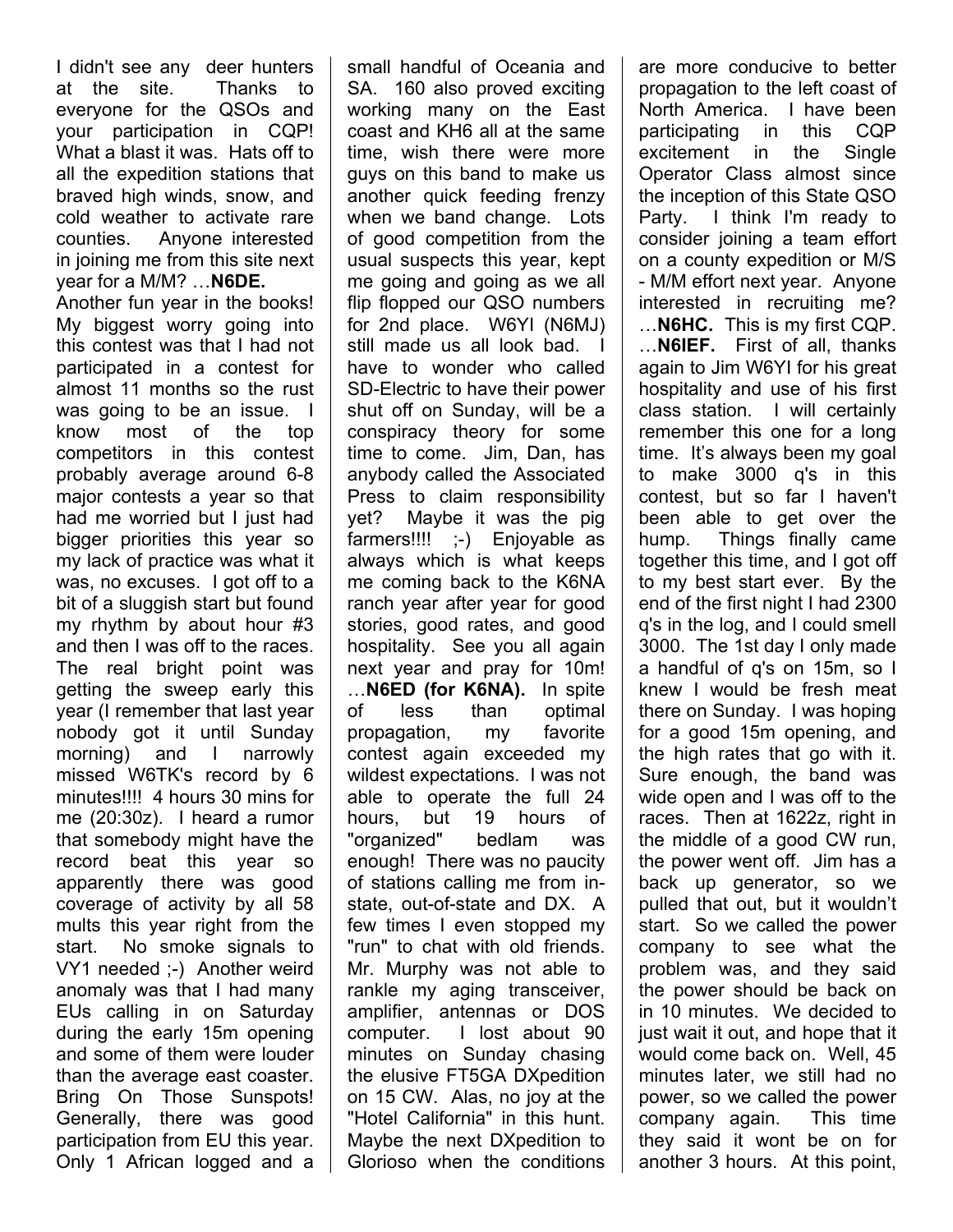we knew we had to find a generator, so Jim called up Home Depot and they had one for rent. Jim jumped in his truck and ran down there. I finally got back on at 1909z, so I lost almost 3 hours of op time. I had to do the rest of the contest without the amps, but at least I was on the air. The power finally came back on at 2205z -- 5 minutes after the contest was over. Even after all that, it was still a lot of fun and I will probably be back for more next year. First class station. …**N6MJ.** This was our 2nd year as an expedition to Alpine County. We used a Cuschcraft A4S beam with 40 meter kit on a surplus military AB-577 crank-up tower up 40 feet, a homebrew hex beam on a 20-foot push-up mast and a 5BTV vertical. …**N6NA.** The bands are starting to come back! In a 9 hr effort, I was able to run guys on 20m (228), 40m (144) and 80m (44), and even made a few Qs on 15m (11). It was the best 80 condx I remember: low A and K indexes, and all the sigs were S-9+, with clean, solid copy all the way to east coast. Thanks for all the Qs and making this a great national QSO party. …**N6NC.** Welcome Alan, AD6MT, a new contester who was awesome in his first ever contest (SSB)! New QTH, new equipment, new antennas, first time in Humboldt County. No Internet, on air time 19.5 hours. Excellent conditions, 58 sections - no Iowa, no British Columbia! Lots of DX too! …**N6RC.** Family obligations cut into available operating time, so I was very pleased to break the 300 QSOs line this year. Still way below my best year in 2006 with 421 Qs, but not bad considering. I'll take it anyway :-) Thanks to everyone for the Qs. It was fun just sitting and CQing and watching to see what states would come back to me. Some very definite propagation patterns, with some areas never heard from at all, and others very active. Hope to do better next year. …**N6WG.** There were great conditions for the contest. I would like to thank K6WSC for operating with me. …**N6XT.** GREAT condx! I didn't experience the winds that other county expeditions had but did get snow Saturday afternoon and evening.2 element SteppIR antenna worked great but new FT-950 was a big disappointment. Power on/off switch is bad and I believe rig also caused lap top to crash twice. Put in my trusty TS-850 and ran like a champ rest of contest. Couldn't get my LDG auto tuner to get my 40/80 trapped dipole to tune on SSB frequencies so basically CW only on low bands. Brought my new Belgian Malinois rescue dog Neela for her first CQP and she is now an old pro. I missed NT but also ID and NV!! Where was K5RC, K7NV etc.??!! I can't wait till next year. 73, Fred. …**N6YEU.** Best Ontario QSO party yet . Whoops this was CQP! It was Ontario's show with a huge turnout. ON was by far the most common multiplier after CA. Lots of familiar calls and many apparently new CW ops. Glad to slow down for the CW newcomers. Dennis, W1UE stuck out with a notably strong signal especially on 15 and 80 meters. Interesting 15m

situation. On Saturday was wide open to east coast an hour before start of CQP, but on Sunday, the opening was sustained through the day and to most parts of the country. Mid-day on 20m Eu signals were S-9+, stronger than most stateside signals for a while. Very bad luck on mults, missing ID, ND, AK, SK, LA, NT. Others were "thin", namely NV, WY NM SD HI and NE with just one station each. Very limited effort this year as co-operator wasn't able to make the trip to Lake county.

…**N6ZFO.** This was my sixth CQP, and it gets more exciting every year. I was using my new SDR on 20 and 80 only. 80 was open to CA all night! CU next year. **N7EIE.** This is my first electronic submission. …**N7MZW.** This was one of my more successful efforts. A wedding Saturday afternoon limited my participation. Most multipliers so far. Hope to be back next year. …**N7VS.**  Another fun CQP. Glad 15 opened up - sure helps when you have more bands to play on. Finally got the sweep at 1438 thanks to K6AQL on 40. Followed him for quite a while hoping he would hit Yolo before the band went away. It was pretty close. Listened on 10 several times - never heard a peep. Heard a couple on 160 - K6NA was the only one who could hear me. Fun to play with this new solid state amp by Dishtronix. Nice to be able to run full power and switch bands without retuning. …**N8BJQ.** Good to be back after several year absence. Part of my rehab with two new total knees was to reinstall the

40 meter 4 square. I blew up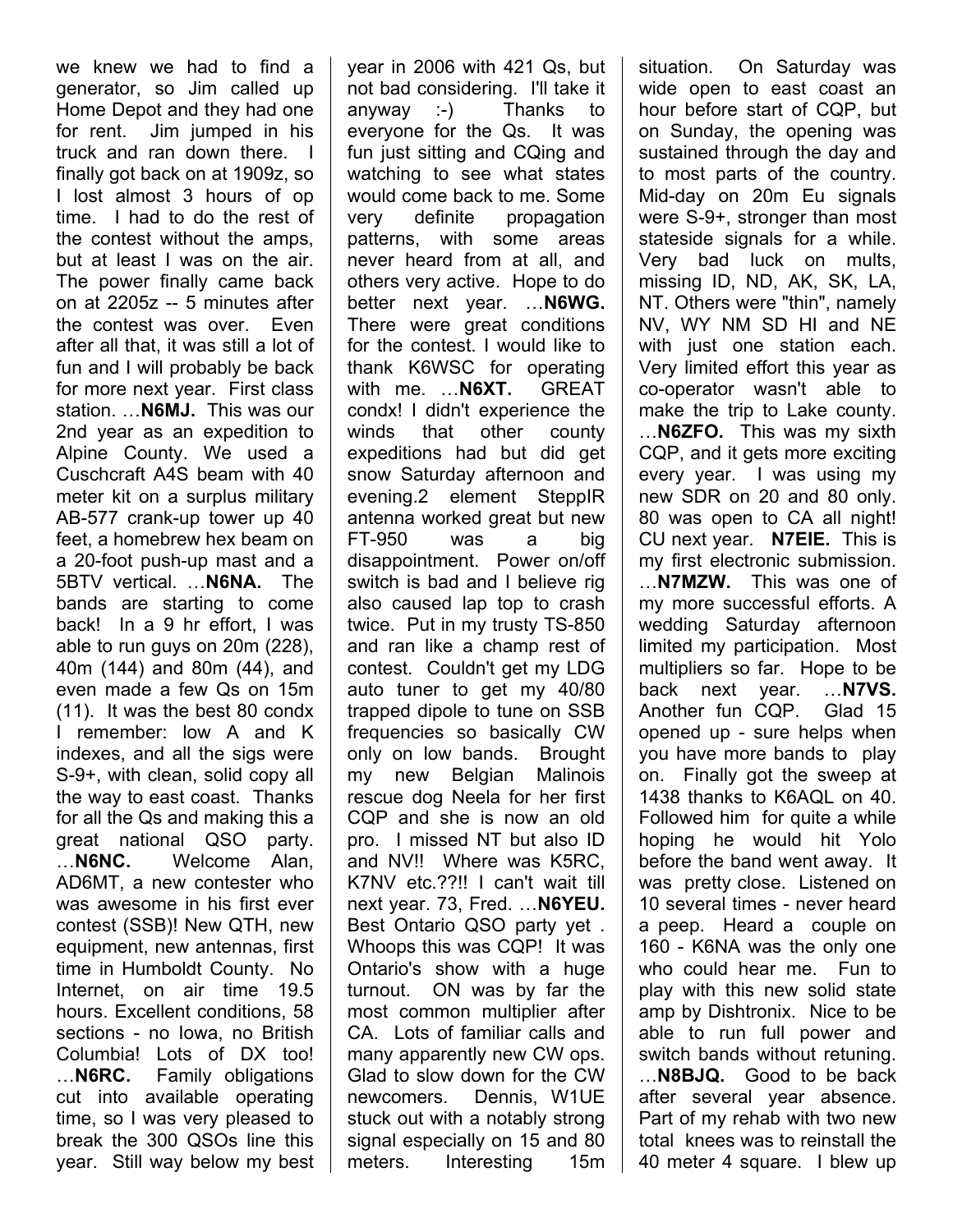the switch box with crossed wired so I just rotated the coax configuration to the NW for the default position!. 160 was loaded with DX Saturday nite. First contest with the K3, I think I will keep it... 40 went very long early, virtually useless (or I missed the right times). 15 was better on Sunday. Great operators (as always) from CA. Some massive totals. Antennas here were a single 80 meter vertical and a 40 meter 4 square. I need a beam and tower. I could not get Win-Test or CT configured so I used AE6Y Win based program, worked great. …**N8UM.** Thunder Lightning and good DX. What more could you ask for in CQP? Murphy struck headsets. 20 hrs on a hand mike! CU next year. …**ND6S.** We go to a mountain fire lookout in the Modoc National Forest, 4500' ASL. Friday was nice, almost shirt sleeve weather. Saturday was blustery. Sunday we awoke to 3-4" of snow, which ran off and on until the contest stopped. The sun came out and we packed in cold 40° sunshine. The average age of this group is ten years higher than the first time we went. Perhaps it's time to look for another location. There are four microwave installations on the mountaintop and they are serious RFI emitters. We might do better with a higher SNR even if the takeoff angles were worse. Band conditions were fairly good judging by the amount of DX worked and the number of QSOs on 15m. Our thanks to all who came by for a contact. We sincerely hope we provided you with the 58th multiplier. The Central Oregon DX Club. (NE6LE). Dick, **K4XU**. Lots of fun, conditions on Sat. were better than Sunday here. Much QRN from power lines limited the number of QSO's on 160 and 80. Thanks to AD6E Glenn county for number 58. See you all in the piles. …**NH6P.** My first instate CAL QSO party from Quincy California. I have put together a small single op or M/S station with the help of my contesting friends including NK7U, W7CT, K7ZS,and KR6G. KR6G and I had a great time operating and the station played well once we figured out how to make KR6G's K3 work with Write Log. (TNX to N6XI for the phone call and the others on the NCCC and WL reflectors for the last minute help). NI6P -- Quincy Radiosport Society, Quincy CA. Mike Reagan. …**NI7T.** Fun contest. Decided to run high power this year which made a difference. Had a number of calls from DX on both phone and CW. I had a busy weekend and could only manage limited time in the chair. **NK6A.** Part time with my wires in the woods. Great Fun! I just ran out of operating time….**NM2L.** Very nice Party. Got the sweep with about four hours to go. 15 meter opening was nice too. Had lots of fun….**NY4N.** Gotta love it when a plan comes together! Had no expectations of a sweep in this contest but sure enough, NI6P gave me Plumas at 0209Z to complete my first ever sweep in CQP! Condx. were better than last year and received several favorable comments from CA stations regarding the level of

participation from VE3. As usual, it's a jungle out there when you run qrp! …**VA3DF.** Just a few hours to give points for Contest Club Ontario. Great 15M openings with very loud CA signals! Nothing on 10 and did not spend much time on 80 but not too many heard there either. Nice to hear a lot of CCO members on the air! …**VA3KA.** Spent a few minutes running this time, and got a few mults in return. Maybe next year I'll run more often. Thanks to all I worked. …**VA3PC.** Conditions might just be improving at last. This event was a killer last year from BC to CA, but much better this year. 20M was very useful, and 40M and 80M were in terrific shape for this distance. Had a very good time, just wish I had more time on Sunday but had to go buy a snowblower -- winter is just around the bend. Would rather run Qs than a shovel in November, so the time investment now will pay dividends later. …**VA7ST.** Signals here, particularly on Saturday, were very weak on my wire antennas. Also the bands were very, very noisy. However, my new K9AY loop allowed me to easily continue on all bands and I would highly recommend that antenna to anyone who is bothered by human-generated electrical QRM from built-up areas or who is subjected to QRN from electrical storms. It is quite a remarkable antenna. The K9AY loops improved SNR from top band all the way through 15M. I was getting worried because I never heard from K6AQL/M until nearly five hours into the contest and it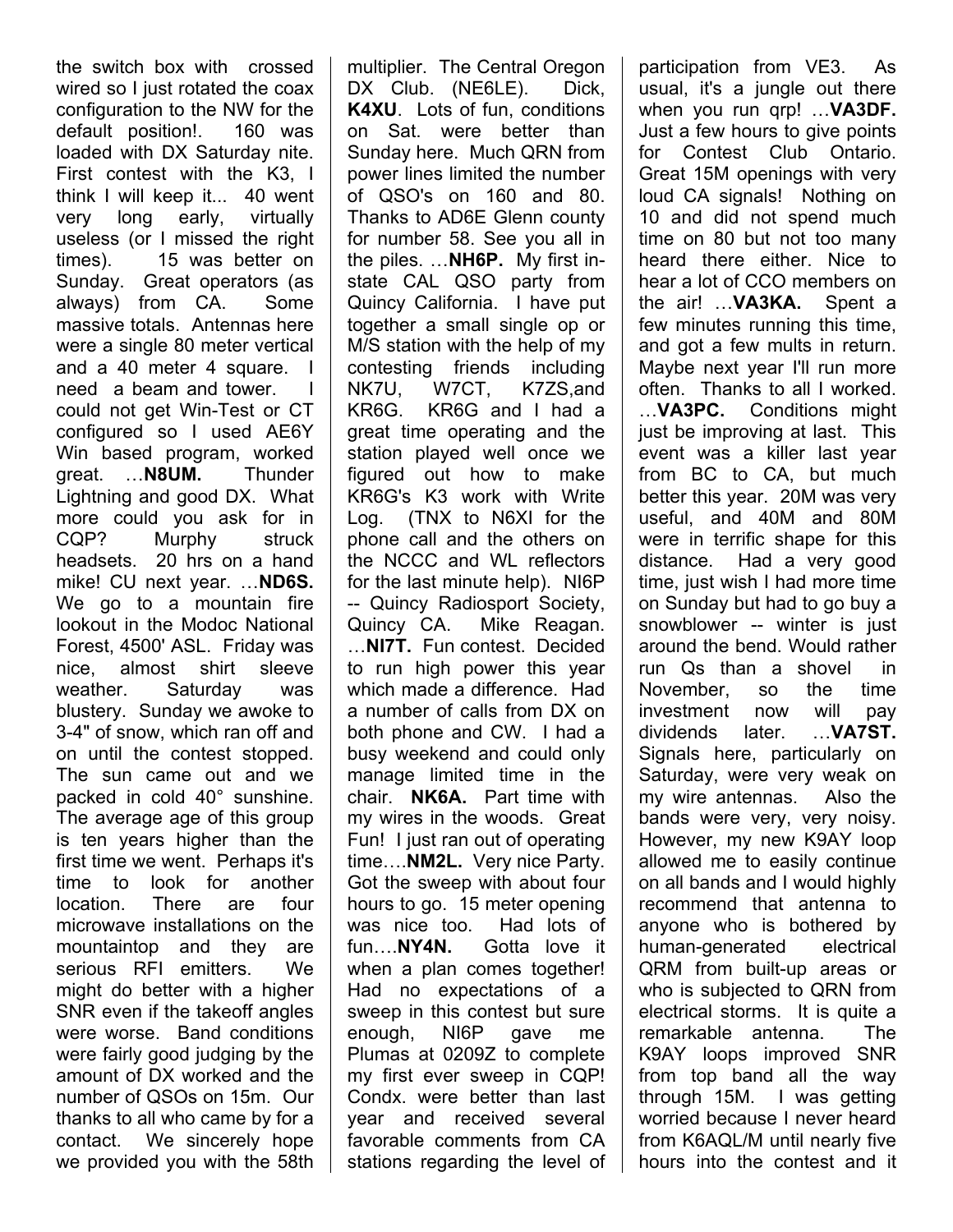just simply wouldn't have been a party for me unless that station (now an old friend) showed up in my log in CQP. Fortunately, I eventually found him and before the day was over, he was in the log eleven times for five new counties. Thanks a lot guys. Almost always a decent signal and always a first-class op at the paddles. Remarkable performance from that team. (Now, if they had only driven to KERN at the end of the contest, that extra mult would have given me my best-ever score in my seven years playing in CQP!). My score pales in comparison with the guys who ran up more than 2,000 Qs, but it is nonetheless 25% higher than last year and close to my best from 2003, and I attribute that to station improvements, certainly not propagation. Congratulations to NCCC for sponsoring this contest. The web site is a thing of beauty. …**VE1RGB.** 15M was surprisingly good. Fun time. …**VE3AD.** VE3GYL was YL operator for SSB portion, and VE3UZ was OM operator for CW portion. …**VE3UZ.** Wish I could have put more time into this fun event. Missed a few counties including San Fran. Great signals from almost every station. W6OAT was amazing each time I worked him as he was 20-30 dB over S9 each time. Congrats to all the mobiles and all the high scores. Hopefully MB made it into your log through VE4YU or myself. …**VE4EAR.** The contest was a blast. …**VE5BCS.** One of my favorite parts of the CQP is the race to the Sweep. This year

at 2020z, W6OAT/m rolled into Sutter and found me on 20m for #57. I knew Trinity was out there, but for the next four hours I was still looking. WB6FZH called in to end my pain at 0024z. A few minutes later, I finally found N6YEU in Trinity for the first of five contacts. I still can't see how I missed them for so long since they were so active, but that's the CQP! Thanks to mobiles K6AQL/m for 5, K6VVA/m for 2 and W6OAT/m for 2. I worked many other casual mobiles and three maritime mobiles who all made me wish I could change places. I also wish I could have changed places with stations on the east coast to enjoy some 15m propagation. Lots of ops found me on 20 and told me I needed to go to 15, but I only heard a few of the strongest stations on 15 and it was usually a struggle to make the Q. 40 was also surprisingly tough even though signals seemed to be loud. Overall, I worked 669 unique calls with special thanks to AE6Y, K6NA, K6XX, W6YI and W6YX FOR 7 Qs. My log shows Kings and Napa to be the "rarest" for me in Q count (2) with Lassen, Mariposa and Yolo a close second (3). As expected, San Diego (120) and Los Angeles (105) came through with the most Qs with Santa Clara (75) not far behind. Since I didn't have 15m, my goal became 1000 Qs for a personal best in the CQP and I finally got there. Congratulations to Dennis, W1UE, for an outstanding job. Thanks to the NCCC for another excellent event, and thanks to everyone for the Qs! …**W0BH.** This was the most

fun I've ever had in any contest. Without trying I worked four new countries when they answered my CQ's. …**W0HJW.** A test-run for the W0DLE station. The bands were L-O-N-G! 160 was wideopen to EU on Saturday night. Heard lots of Q's on 15 going over our heads here & it never did get short enough, most QSO's were scatter. I've never heard louder West Coast signals here than the sunset peak on 20 and later on 40 Saturday night. But even then, there were also 6-land signals down in the noise, very strange. And QSO's were going over our heads on 40M, too. K6AQL put in some serious odometer-time, nice going, OM! Just realized that I worked MARP but typo'd it as MARM, so the mult total is really 58. I noticed the operating from the California side was excellent, congrats guys & gals! We found a few action-items at the 'DLE station & he'll be working those to prepare for the fall contests. Nice to get away to 10K feet ASL for a couple of days but it surely feels like winter up there. …**W0UA (at W0DLE).** There's always lots of activity in this one. Enjoyed every minute. …**W1END.** Was really nice to work my home state and talk to hams there who are from here. ..**W1KQ.** Great weekend. First county sweep ever (since 97.). …**W2LE.** Wish I had more time to put in this year. Good CA turnout and lots of loud sig on 15M and 20M. Another great CQP effort. CU next year! 73. …**W2UDT.** First time. …**W4TUN**. CQP is one of my favorite contests, but I had to